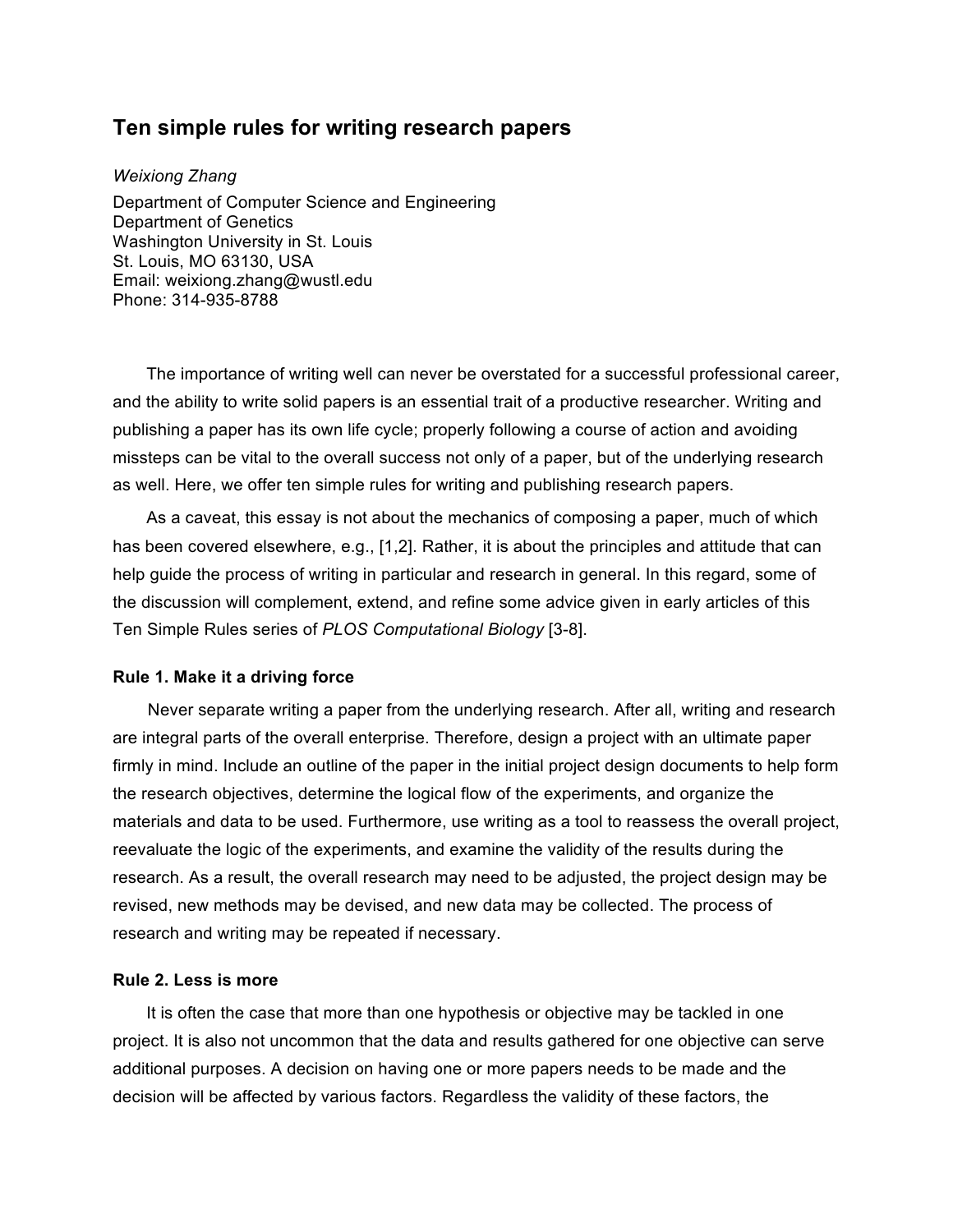overriding consideration must be the potential impact that the paper may have on the research subject and field. Therefore, the significance, completeness and coherence of the results presented as a whole should be the principal guide for selecting the story to tell, the hypothesis to focus upon and materials to include in the paper as well as the yardstick for measuring the quality of the paper. By this metric, *less is more*, i.e., fewer but more significant papers serve both the research community and one's career better than more papers of less significance.

# **Rule 3. Pick the right audience**

Deciding an angle of the story to focus upon is the next hurdle to jump at an initial stage of the writing. The results from a computational study of a biological problem can often be presented to biologists, computational scientists, or both; deciding what story to tell and in what angle to pitch the main idea is important. This issue translates to choosing a target audience, as well as an appropriate journal, to cast the main messages to. This is critical for determining the organization of the paper and the level of detail of the story, so as to write the paper with the audience in mind. Indeed, writing a paper for biologists in general is different from writing for specialists in computational biology.

# **Rule 4. Be logical**

The foundation of a "lively" writing for smooth reading is a sound and clear logic underlying the story of the paper. Although experiments may be carried out independently, the result from one experiment may form premises and/or provide supporting data for the next experiment. The experiments and results, therefore, must be presented in a logical order. In order to make the writing an easy process to follow, this logical flow should be determined before any writing strategy or tactic is exercised. This logical order can also help avoid discussing the same issue or presenting the same argument in multiple places in the paper, which may dilute the readers' attention.

An effective tactic to help develop a sound logical flow is to imaginatively create a set of figures and tables, which will ultimately be developed from experimental results, and order them in a logical way based on the information flow through the experiments. In other words, the figures and tables alone can tell the story without consulting additional material. If all or some of these figures and tables are included in the final manuscript, make every effort to make them self-contained (see Rule 5 below), a favorable feature to have for the paper. In addition, these figures and tables, as well as the threading logical flow, may be used to direct or organize research activities, reinforcing Rule 1.

### **Rule 5. Be thorough and make it complete**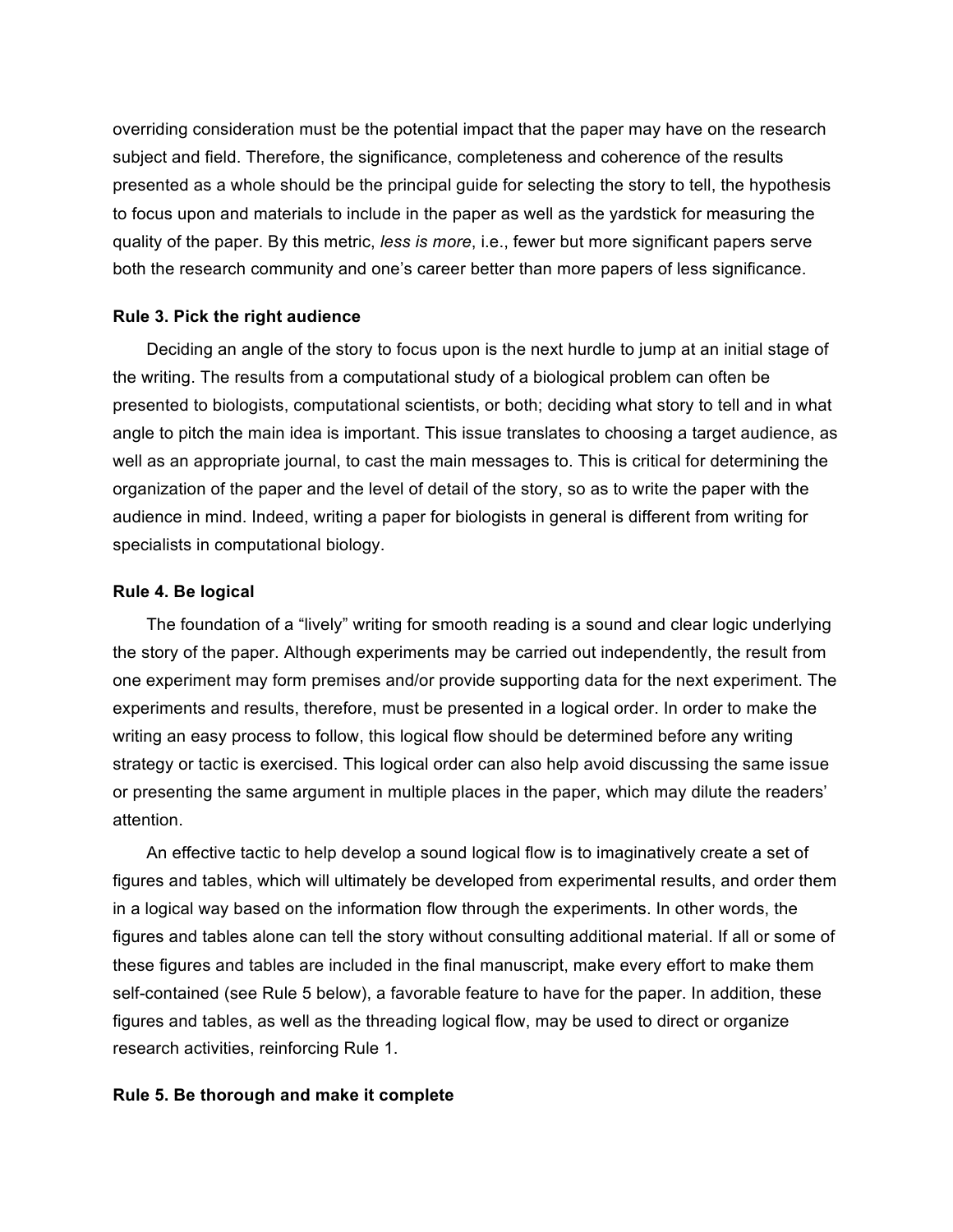Completeness is a cornerstone for a research paper, following Rule 2. This cornerstone needs to be set in both content and presentation. First, important and relevant aspects of a hypothesis pursued in the research should be discussed with detailed supporting data. If the page limit is an issue, focus on one or two main aspects with sufficient details in the main text and leave the rest to online supporting materials. As a reminder, be sure to keep the details of all experiments, e.g., parameters of the experiments and versions of software, for revision, postpublication correspondence, or importantly, reproducibility of the results. Second, don't simply state what results are presented in figures and tables, which makes the writing repetitive because they are self-contained (see below). But rather, interpret them with insights to the underlying story to be told (typically in the result section) and discuss their implication (typically in the discussion section).

Third, make the whole paper self-contained. Introduce an adequate amount of background and introductory material for the right audience (following Rule 3). A statistical test, e.g., hypergeometric tests for enrichment of a subset of objects, may be obvious to statisticians or computational biologists, but may be foreign to others, so providing a sufficient amount of background is the key for delivery of the material. When an uncommon term is used, give a definition besides a reference to it. Fourth, try to avoid "making your readers do the arithmetic" [9], i.e., be clear enough so that the readers don't have to make any inference from the presented data. If such results need to be discussed, make them explicit even though they may be readily derived from other data. Fifth, figures and tables are essential components of a paper, each of which must be included for a good reason; make each of them self-contained with all required information clearly specified in the legend to guide interpretation of the data presented.

#### **Rule 6. Be concise**

This is a caveat to Rule 5 and is singled out to emphasize its importance. Being thorough is not a license to a writing that is unnecessarily descriptive, repetitive or lengthy. Rather in contrary, "simplicity is the ultimate sophistication" [10]. Overly elaborate writing is distracting and boring and places a burden on the readers. In contrast, the delivery of a message is more rigorous if the writing is precise and concise. One excellent example is Watson and Crick's Nobel Prize winning paper on the DNA double helix structure [11] – it is only 2 pages long!

#### **Rule 7. Be artistic**

A complete draft of a paper requires a lot of work, so it pays to go an extra mile to polish it to facilitate enjoyable reading. A paper presented as a piece of art will give referees a positive initial impression on your passion toward the research and the quality of the work, which will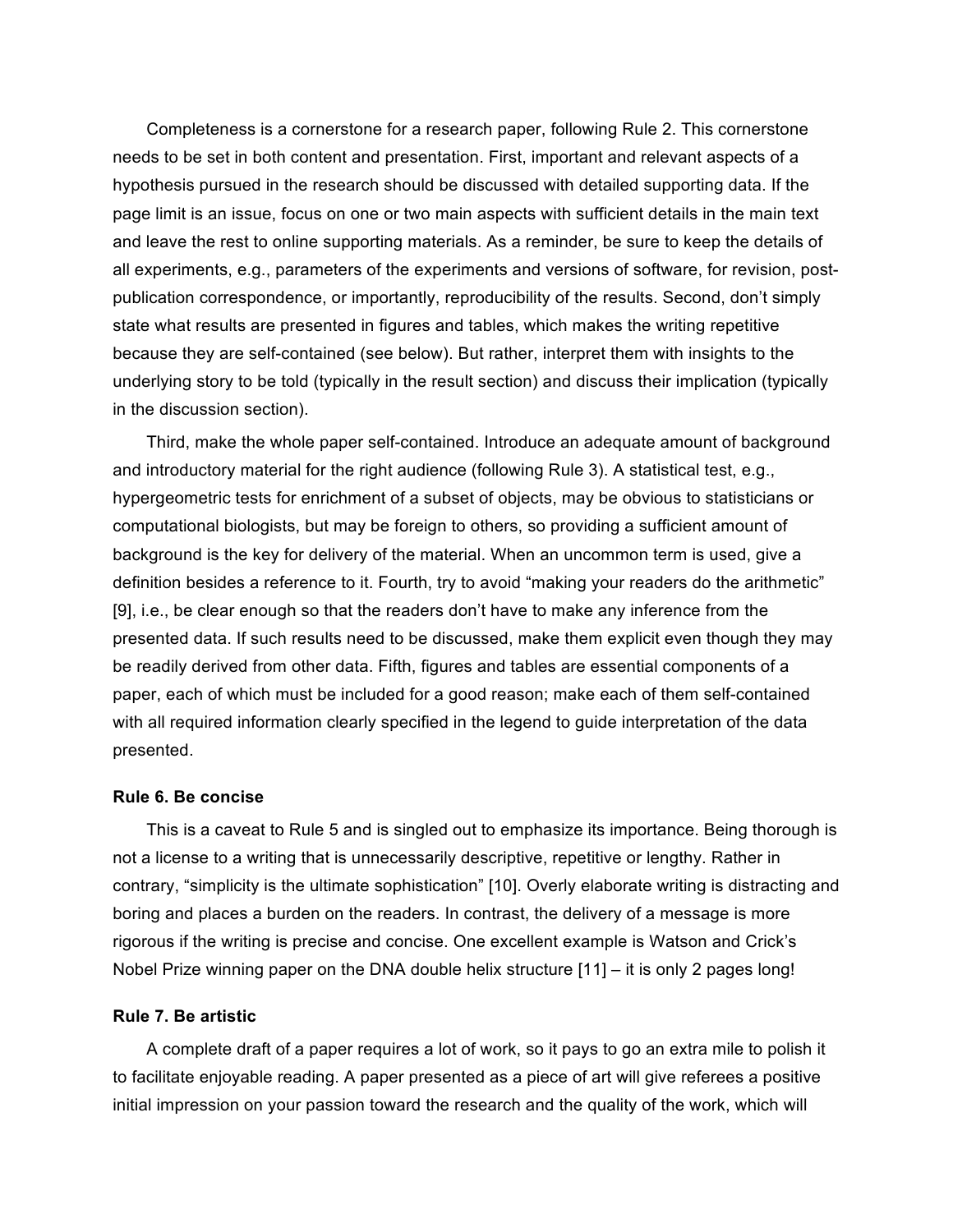work in your favor in the reviewing process. Therefore, concentrate on spelling, grammar, usage, and a "lively" writing style that avoids successions of simple, boring, declarative sentences. Have an authoritative dictionary with thesaurus and a style manual, e.g., [1], handy and use them relentlessly. Also pay attention to small details in presentation, such as paragraph indentation, page margins and fonts. If you are not a native speaker of the language the paper is written in, make sure to have a native speaker go over the final draft to ensure correctness and accuracy of the language used.

#### **Rule 8. Be your own judge**

A complete manuscript typically requires many rounds of revision. Taking a correct attitude during revision is critical to the resolution of most problems in the writing. Be objective and honest about your work and do not exaggerate or belittle the significance of the results and the elegance of the methods developed. After working long and hard, you are an expert on the problem you studied and *you are the best referee of your own work after all*. Therefore, inspect the research and the paper in the context of the state-of-the-art.

When revising a draft, purge yourself out of the picture and leave your passion over your work aside. To be concrete, put yourself completely in the shoes of a referee and scrutinize all the pieces – the significance of the work, the logic of the story, the correctness of the results and conclusions, the organization of the paper and presentation of the materials. In practice, you may put a draft aside for a day or two – try to forget about it completely – and then come back to it fresh, consider it as if it were someone else's writing, and read it through while trying to poke holes in the story and writing. In this process, extract the meaning literally from the language as written and do not try to use your own view to interpret or extrapolate from what was written. Don't be afraid to throw away pieces of your writing and start over from scratch if they do not pass this "not-yourself" test. This can be painful but the final manuscript will be more logically sound and better organized.

#### **Rule 9. Test the water in your own backyard**

It is wise to anticipate the possible questions and critiques the referees may raise and preemptively address their concerns before submission. To do so, collect feedback and critiques from others, e.g., colleagues and collaborators. Discuss with them your work and get their opinions, suggestions and comments. A talk at a lab meeting or a departmental seminar will also help rectify potential issues that need to be addressed. If you are a graduate student, running the paper and results through the thesis committee may be effective to iron out possible problems.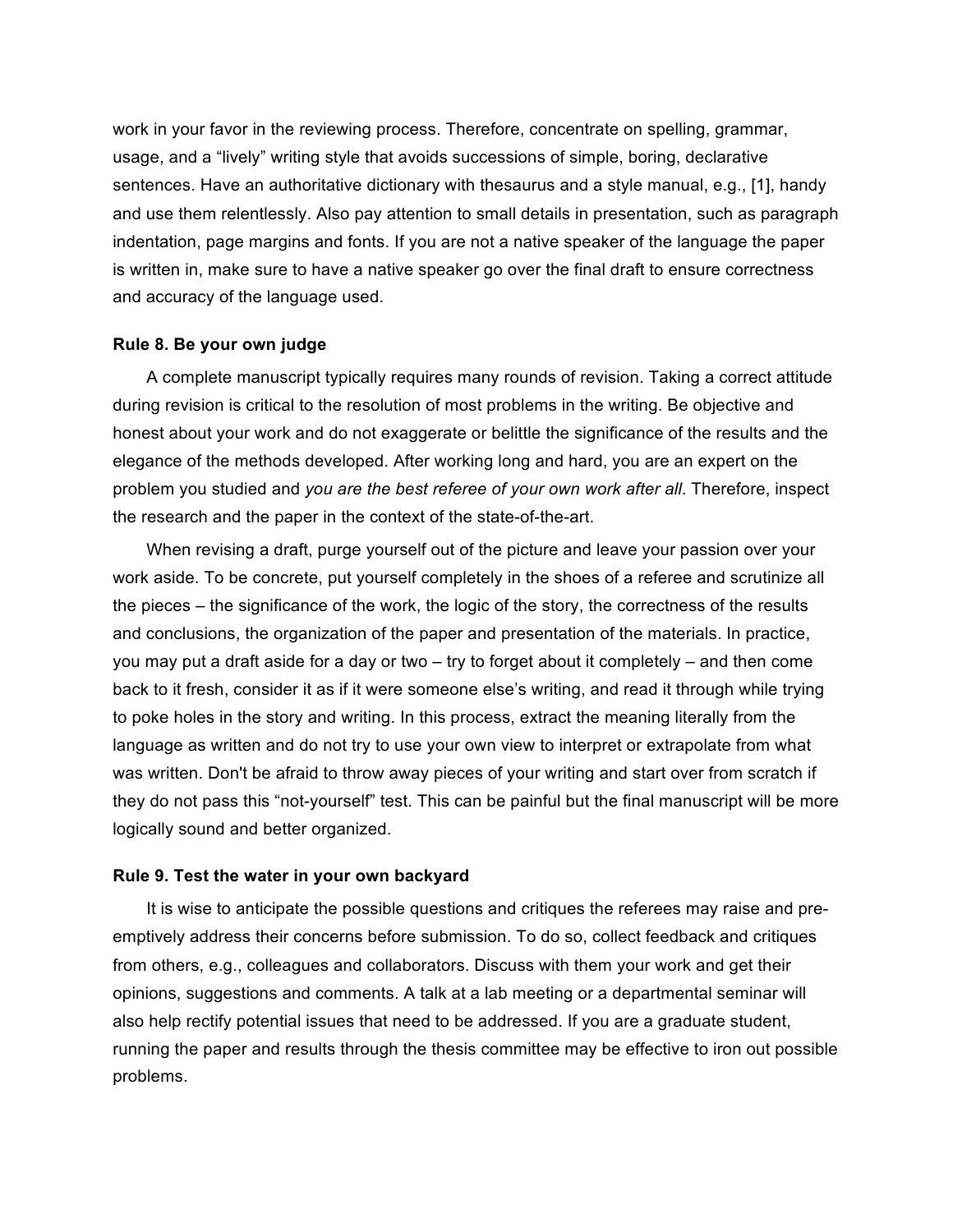# **Rule 10. Build a virtual team of collaborators**

When a submission is rejected or poorly reviewed, don't be offended and don't take it personally. Be aware that the referees spent their time on the paper, which they might have otherwise devoted to their own research; so they are doing you a favor and helping you shape the paper to be more accessible to the targeted audience. Therefore, consider the referees as your collaborators and treat the reviews with respect. This attitude can improve the quality of your paper and research.

Read and examine the reviews objectively – the principles set in Rule 8 apply here as well. Often a criticism was raised because one of the aspects of a hypothesis was not adequately studied, or an important result from previous research was not mentioned or not consistent with yours. If a critique is about the robustness of a method used or the validity of a result, often the research needs to be redone or more data need to be collected. If you believe the referee has misunderstood a particular point, check the writing. It is often the case that improper wording or presentation misled the referee. If that's the case, revise the writing thoroughly. Don't argue without supporting data. Don't submit the paper elsewhere without additional work. This can only temporally mitigate the issue, but you will not be happy with the paper in the long run and this may hurt your reputation.

Finally, keep in mind that writing is personal and it takes a lot of practice to find one's style. What works and what does not work vary from person to person. Undoubtedly, dedicated practice will help produce stronger papers with long lasting impact.

**Acknowledgement.** Thanks to Sharlee Climer, Richard Korf, and Kevin Zhang for critical reading of the manuscript.

# **References and notes**

- 1. W. Strunk Jr. and E.B. White, *The Elements of Style*, 4th edition, Longman, 1999.
- 2. W. Zinsser, *On Writing Well, 30th Anniversary Edition: The Classic Guide to Writing Nonfiction*, Harper Perennial, 2006.
- 3. P.E. Bourne, Ten simple rules for getting published, *PLOS Comp. Biol.*, 2005, 1(5):e57.
- 4. T.C. Erren, P. Cullen, M. Erren and P.E. Bourne, Ten simple rules for doing your best research, according to Hamming, *PLOS Comp. Biol.*, 2007, 3(10):e213.
- 5. P.E. Bourne, Ten simple rules for making good oral presentations, *PLOS Comp. Biol.*, 2007, 3(4):e77.
- 6. T.C. Erren and P.E. Bourne, Ten simple rules for a good poster presentation, *PLOS Comp. Biol.*, 2007, 3(5):e102.